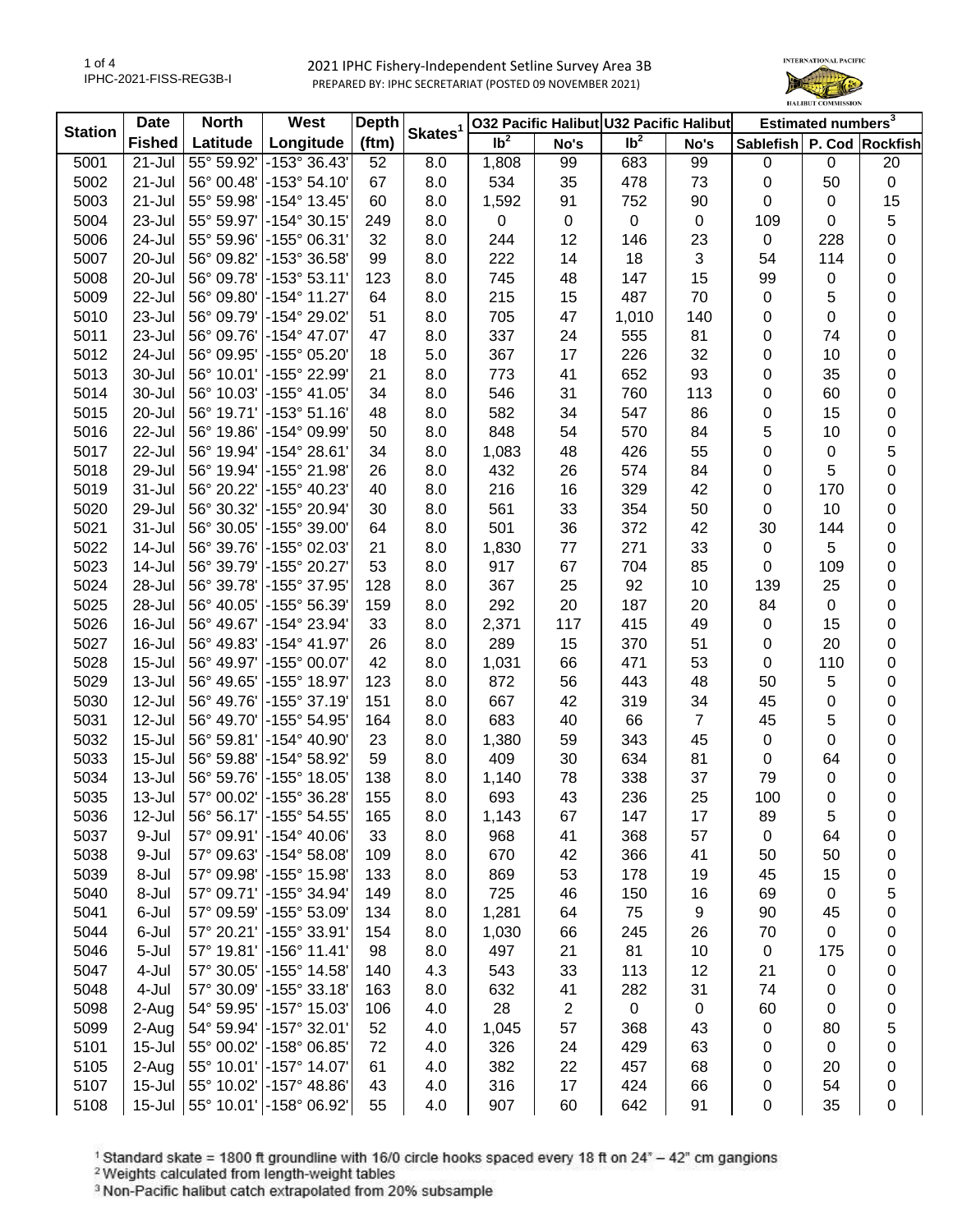2021 IPHC Fishery-Independent Setline Survey Area 3B PREPARED BY: IPHC SECRETARIAT (POSTED 09 NOVEMBER 2021)



| <b>Station</b> | <b>Date</b>   | <b>North</b>        | West                              | <b>Depth</b> |                     | 032 Pacific Halibut U32 Pacific Halibut |                  |                 |                | Estimated numbers <sup>3</sup> |     |           |
|----------------|---------------|---------------------|-----------------------------------|--------------|---------------------|-----------------------------------------|------------------|-----------------|----------------|--------------------------------|-----|-----------|
|                | <b>Fished</b> | Latitude            | Longitude                         | (ftm)        | Skates <sup>1</sup> | $\overline{\mathsf{lb}^2}$              | No's             | Ib <sup>2</sup> | No's           | Sablefish P. Cod Rockfish      |     |           |
| 5109           | 3-Aug         | 55° 20.01'          | -156° 38.81′                      | 66           | 4.0                 | 269                                     | 16               | 328             | 49             | 0                              | 125 | 0         |
| 5110           | 3-Aug         | 55° 20.03'          | -156° 56.02'                      | 49           | 4.0                 | 390                                     | 25               | 392             | 62             | 0                              | 94  | 0         |
| 5113           | $15 -$ Jul    | 55° 19.94'          | -157° 48.98'                      | 44           | 4.0                 | 301                                     | 15               | 412             | 63             | 0                              | 55  | 0         |
| 5115           | 31-Jul        | 55° 19.98'          | -158° 23.96'                      | 80           | 4.0                 | 55                                      | 4                | 46              | $\overline{7}$ | 40                             | 15  | $\pmb{0}$ |
| 5117           | 16-Jul        | 55° 29.93'          | -156° 55.03'                      | 49           | 4.0                 | 1,827                                   | 93               | 608             | 81             | 0                              | 5   | 15        |
| 5118           | 16-Jul        | 55° 29.99'          | $-157°$ 13.14                     | 48           | 4.1                 | 751                                     | 32               | 415             | 60             | 0                              | 111 | 0         |
| 5119           | 1-Aug         | 55° 30.00'          | -157° 31.01'                      | 51           | 4.0                 | 209                                     | 14               | 629             | 87             | 0                              | 5   | 0         |
| 5120           | 1-Aug         | 55° 30.01'          | -157° 48.09'                      | 52           | 4.0                 | 243                                     | 17               | 459             | 69             | 0                              | 30  | 0         |
| 5121           | 31-Jul        | 55° 29.98'          | -158° 05.98'                      | 70           | 4.1                 | 49                                      | 4                | 56              | 8              | 61                             | 0   | 0         |
| 5123           | 16-Jul        | 55° 40.00'          | -156° 54.97'                      | 49           | 4.0                 | 638                                     | 36               | 470             | 75             | $\pmb{0}$                      | 40  | 0         |
| 5124           | 16-Jul        | 55° 40.03'          | -157° 12.99'                      | 47           | 4.1                 | 42                                      | 3                | 188             | 31             | 0                              | 91  | 0         |
| 5126           | 1-Aug         | 55° 40.01'          | -157° 47.84'                      | 73           | 4.0                 | 64                                      | 5                | 111             | 14             | 54                             | 20  | 0         |
| 5127           | 31-Jul        | 55° 39.99'          | -158° 05.88'                      | 70           | 4.0                 | 104                                     | 8                | 207             | 24             | 20                             | 10  | 0         |
| 5131           | 14-Jul        | 55° 50.01'          | $-157^{\circ}$ 30.06              | 55           | 4.0                 | 274                                     | 18               | 376             | 54             | 0                              | 50  | 0         |
| 5132           | 14-Jul        | 55° 50.00'          | $-157^{\circ}$ 48.05              | 66           | 4.0                 | 366                                     | 27               | 578             | 76             | 0                              | 5   | 0         |
| 5135           | 14-Jul        | 55° 59.98'          | -157° 28.99'                      | 61           | 4.0                 | 461                                     | 35               | 836             | 111            | 5                              | 10  | 0         |
| 5136           | 14-Jul        | 56° 00.06'          | $-157^{\circ}$ 46.97              | 69           | 4.0                 | 193                                     | 15               | 379             | 49             | 0                              | 15  | 0         |
| 5137           | 22-Jul        | 56° 00.02'          | -158° 04.97'                      | 45           | 4.0                 | 669                                     | 31               | 431             | 65             | 0                              | 35  | 0         |
| 5138           | 13-Jul        | 56° 09.96'          | -157° 47.01'                      | 83           | 4.1                 | 723                                     | 37               | 173             | 20             | 0                              | 56  | 0         |
| 5139           | 13-Jul        | 56° 10.01'          | -158° 04.93'                      | 32           | 4.0                 | 763                                     | 32               | 216             | 32             | 0                              | 35  | 0         |
| 5140           | 13-Jul        | 56° 20.01'          | $-158^{\circ}$ 04.00              | 36           | 3.9                 | 1,170                                   | 45               | 158             | 22             | 0                              | 5   | 0         |
| 5141           | 5-Jun         | 54° 30.01'          | -159° 00.24'                      | 152          | 4.0                 | 38                                      | 2                | 10              | 1              | 54                             | 0   | 0         |
| 5142           | 5-Jun         | 54° 30.01'          | -159° 17.09'                      | 78           | 4.0                 | 116                                     | 9                | 134             | 17             | 5                              | 50  | 0         |
| 5143           | 5-Jun         | 54° 29.99'          | -159° 34.02'                      | 62           | 4.0                 | 1,104                                   | 60               | 506             | 60             | 0                              | 10  | 0         |
| 5144           | 6-Jun         | 54° 30.06'          | -159° 50.99'                      | 64           | 4.0                 | 139                                     | 11               | 383             | 48             | 0                              | 5   | 0         |
| 5146           | 4-Jun         | 54° 40.06'          | -158° 25.02'                      | 109          | 4.0                 | 74                                      | $\sqrt{5}$       | 69              | $\overline{7}$ | 94                             | 30  | $\pmb{0}$ |
| 5147           | 4-Jun         | 54° 40.01'          | -158° 42.06'                      | 57           | 4.0                 | 676                                     | 43               | 323             | 40             | $\pmb{0}$                      | 50  | 25        |
| 5151           | 6-Jun         | 54° 40.01'          | $-159^{\circ}$ 52.05'             | 41           | 4.0                 | 1,259                                   | 64               | 345             | 42             | 0                              | 5   | $\pmb{0}$ |
| 5152           | 6-Jun         | 54° 40.01'          | $-160^{\circ}$ 09.02'             | 49           | 4.0                 | 444                                     | 29               | 590             | 69             | 0                              | 0   | 0         |
| 5155           | 4-Jun         | 54° 49.89'          | -158° 42.00'                      | 54           | 4.0                 | 536                                     | 37               | 428             | 53             | 0                              | 15  | 0         |
| 5157           | 7-Jun         | 54° 50.05'          | $-159°51.97$                      | 29           | 4.0                 | 140                                     | $\overline{7}$   | 108             | 15             | 0                              | 104 | 0         |
| 5158           | 8-Jun         | 54° 50.02'          | -160° 08.95'                      | 38           | 4.0                 | 367                                     | 18               | 188             | 21             | 0                              | 20  | 0         |
| 5159           | 8-Jun         | 54° 50.01'          | $-160^{\circ}$ 26.01              | 46           | 3.9                 | 189                                     | 13               | 275             | 33             | 0                              | 34  | 0         |
| 5163           | 3-Jun         | 55° 00.00'          | -159° 17.09'                      | 23           | 4.0                 | 1,104                                   | 36               | 181             | 23             | 0                              | 45  | 0         |
| 5164           |               |                     | 20-Jun   55° 00.06' - 160° 26.99' | 64           | 4.0                 | 227                                     | 18               | 348             | 42             | 5                              | 10  | 0         |
| 5165           | 20-Jun        |                     | 55° 00.04' - 160° 43.99'          | 48           | 4.0                 | 536                                     | 32               | 276             | 35             | 0                              | 10  | 0         |
| 5166           | 3-Jun         | 55° 10.01'          | -158° 24.20'                      | 101          | 3.9                 | 219                                     | 12               | 0               | $\pmb{0}$      | 59                             | 0   | 0         |
| 5167           | 3-Jun         | 55° 10.03'          | -158° 42.07'                      | 111          | 4.0                 | 379                                     | 22               | 108             | 12             | 35                             | 0   | 0         |
| 5172           | 28-Jun        | 55° 20.08'          | -159° 17.02'                      | 97           | 4.0                 | 279                                     | 22               | 284             | 31             | 30                             | 0   | 0         |
| 5175           | 28-Jun        | 55° 30.01'          | -158° 41.01'                      | 88           | 4.0                 | 133                                     | $\boldsymbol{7}$ | 53              | 6              | 60                             | 0   |           |
| 5177           |               | 28-Jun 55° 29.99'   | -159° 17.00'                      |              | 3.9                 | 231                                     | 18               | 326             | 40             | 5                              | 29  | 0         |
|                |               | 26-Jun 55° 30.00'   | -159° 34.08'                      | 66           |                     |                                         |                  |                 |                |                                |     | 0         |
| 5178           |               |                     |                                   | 91           | 4.0                 | 256                                     | 17               | 138             | 15             | 10                             | 0   | 0         |
| 5179           |               | 26-Jun 55° 30.08'   | -159° 51.95'                      | 92           | 4.0                 | 500                                     | 34               | 341             | 37             | 15                             | 35  | 0         |
| 5181           |               |                     | 27-Jun 55° 39.99' - 158° 59.01'   | 82           | 4.0                 | 418                                     | 29               | 351             | 40             | 20                             | 15  | 0         |
| 5182           |               | 27-Jun 55° 40.05'   | -159° 17.08'                      | 57           | 4.0                 | 204                                     | 13               | 287             | 37             | 0                              | 25  | 0         |
| 5183           |               | 26-Jun 55° 40.12'   | -159° 52.02'                      | 71           | 4.0                 | 413                                     | 20               | 269             | 33             | 0                              | 45  | 0         |
| 5185           |               |                     | 27-Jun 55° 50.07' - 159° 17.07'   | 29           | 4.0                 | 344                                     | 17               | 169             | 24             | 0                              | 20  | 0         |
| 5187           |               | 15-Jun   54° 00.03' | -163° 31.99'                      | 57           | 4.0                 | 32                                      | 2                | 149             | 19             | 0                              | 168 | 0         |
| 5188           |               |                     | 14-Jun 54° 00.12' -163° 49.10'    | 51           | 4.0                 | 103                                     | 8                | 217             | 28             | 0                              | 54  | 0         |
| 5193           |               |                     | 14-Jun   54° 10.00' - 163° 50.02' | 49           | 4.0                 | 80                                      | $\overline{7}$   | 233             | 27             | $\pmb{0}$                      | 59  | 0         |

<sup>1</sup> Standard skate = 1800 ft groundline with 16/0 circle hooks spaced every 18 ft on 24<sup>\*</sup> – 42<sup>\*</sup> cm gangions <sup>2</sup> Weights calculated from length-weight tables<br><sup>2</sup> Weights calculated from length-weight tables<br><sup>3</sup> Non-Paci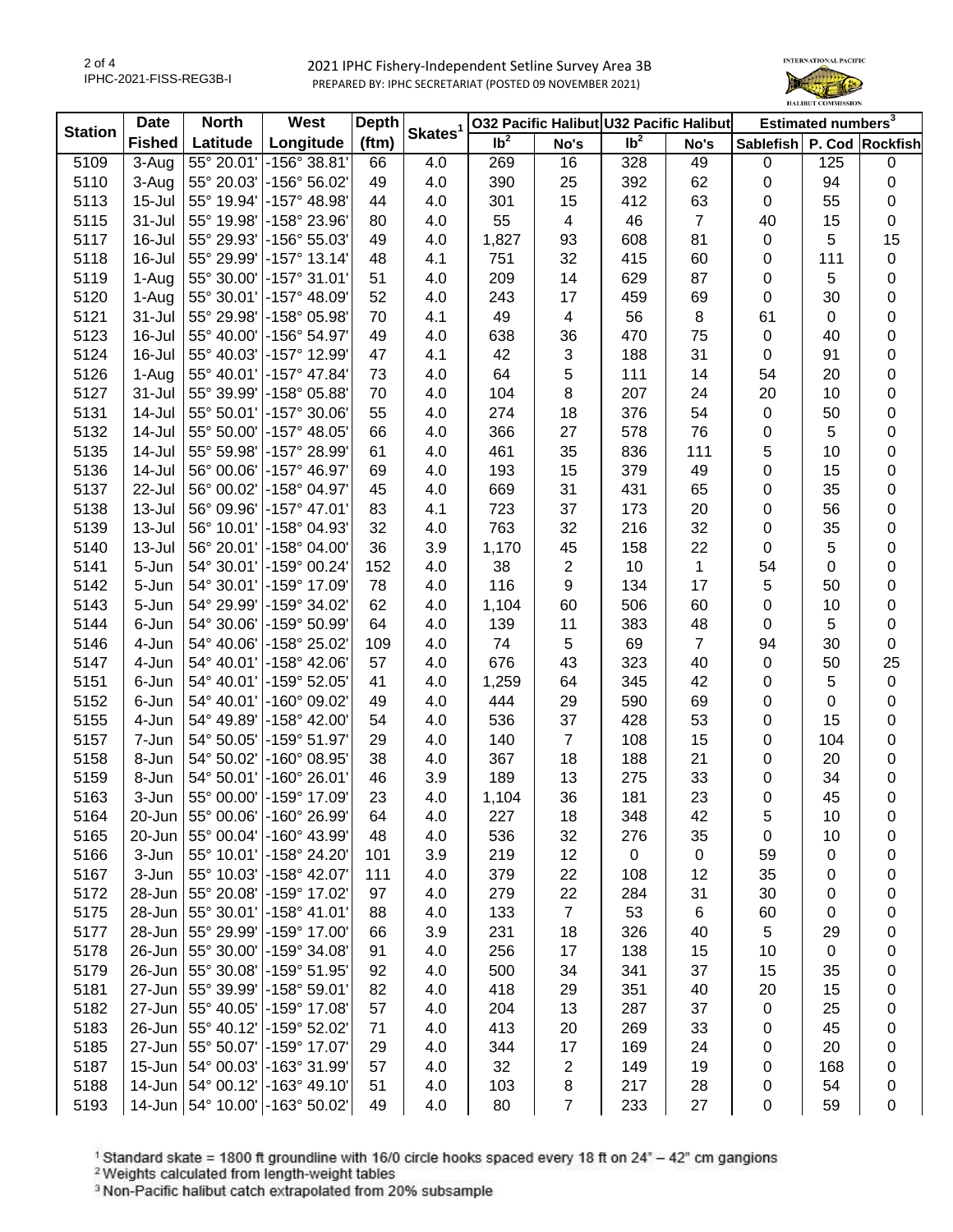2021 IPHC Fishery-Independent Setline Survey Area 3B PREPARED BY: IPHC SECRETARIAT (POSTED 09 NOVEMBER 2021)



| <b>Station</b> | <b>Date</b>   | <b>North</b>                 | West                    | <b>Depth</b> | Skates <sup>1</sup> | 032 Pacific Halibut U32 Pacific Halibut |                |                 |                         | Estimated numbers <sup>3</sup> |                  |           |
|----------------|---------------|------------------------------|-------------------------|--------------|---------------------|-----------------------------------------|----------------|-----------------|-------------------------|--------------------------------|------------------|-----------|
|                | <b>Fished</b> | Latitude                     | Longitude               | (ftm)        |                     | $\overline{1}b^2$                       | No's           | Ib <sup>2</sup> | No's                    | Sablefish P. Cod Rockfish      |                  |           |
| 5196           | $22 - Jun$    | 54° 20.02'                   | $-160^{\circ}$ 43.11'   | 58           | 4.0                 | 200                                     | 12             | 181             | 20                      | 35                             | 74               | $\pmb{0}$ |
| 5198           | 22-Jun        | 54° 20.01'                   | -161° 17.19'            | 58           | 4.0                 | 192                                     | 12             | 146             | 18                      | 5                              | 69               | 0         |
| 5201           | 16-Jun        | 54° 20.12'                   | -162° 08.99'            | 32           | 4.0                 | 1,348                                   | 47             | 229             | 29                      | 0                              | 40               | 0         |
| 5209           | 22-Jun        | 54° 30.02'                   | $-161°$ 18.09'          | 65           | 4.0                 | 116                                     | 9              | 189             | 22                      | 15                             | 0                | 0         |
| 5210           | 16-Jun        | 54° 30.04'                   | -161° 35.04'            | 37           | 4.0                 | 728                                     | 36             | 332             | 43                      | $\pmb{0}$                      | 5                | 0         |
| 5214           | 13-Jun        | 54° 30.01'                   | -163° 18.06'            | 39           | 4.0                 | 243                                     | 15             | 231             | 28                      | 0                              | 25               | 0         |
| 5215           | 13-Jun        | 54° 30.02'                   | -163° 35.12'            | 52           | 4.0                 | 93                                      | 4              | 174             | 22                      | 0                              | 50               | 0         |
| 5220           | 21-Jun        | 54° 40.05'                   | $-161°01.07'$           | 50           | 4.0                 | 454                                     | 30             | 315             | 36                      | 0                              | 5                | 0         |
| 5221           | $21 - Jun$    | $ 54^{\circ} 40.05^{\circ} $ | $-161°$ 18.01           | 75           | 4.0                 | 246                                     | 18             | 401             | 49                      | 0                              | 5                | 0         |
| 5223           |               | 23-Jun 54° 40.03'            | $-161°53.14'$           | 42           | 4.0                 | 789                                     | 42             | 366             | 46                      | 0                              | 10               | 5         |
| 5224           |               | 12-Jun 54° 40.05'            | -162° 43.99'            | 48           | 4.0                 | 84                                      | 5              | 206             | 27                      | 0                              | 45               | 0         |
| 5226           | 21-Jun        | $ 54^{\circ} 50.05^{\circ} $ | $-161°01.06'$           | 57           | 4.0                 | 101                                     | 8              | 373             | 46                      | $\mathbf 0$                    | $\mathbf 0$      | 0         |
| 5228           | 23-Jun        | $ 54^{\circ} 50.00^{\circ} $ | $-161°36.05'$           | 45           | 3.9                 | 706                                     | 20             | 72              | 10                      | $\pmb{0}$                      | 29               | 0         |
| 5230           | 12-Jun        | 54° 50.03'                   | $-163°03.11'$           | 45           | 4.0                 | 293                                     | 14             | 121             | 16                      | $\mathbf 0$                    | 35               | 0         |
| 5236           | 4-Aug         | 55° 30.03'                   | -155° 45.03'            | 118          | 4.0                 | $\pmb{0}$                               | $\pmb{0}$      | 14              | 2                       | 20                             | $\mathbf 0$      | 0         |
| 5237           | 4-Aug         | 55° 30.00'                   | -156° 03.03'            | 109          | 4.0                 | $\pmb{0}$                               | 0              | 14              | $\overline{\mathbf{c}}$ | 74                             | $\boldsymbol{0}$ | 0         |
| 5238           | 4-Aug         | 55° 30.08'                   | $-156°$ 20.01           | 117          | 2.7                 | 245                                     | 13             | 9               | 1                       | 71                             | 0                | 0         |
| 5239           | 5-Aug         | 55° 39.99'                   | -155° 25.90'            | 99           | 4.0                 | 55                                      | 3              | $\sqrt{3}$      | 1                       | 20                             | 20               | 0         |
| 5242           | 17-Jul        | 55° 40.03'                   | $-156^{\circ}$ 18.88    | 139          | 4.0                 | 433                                     | 25             | 38              | 4                       | 30                             | $\boldsymbol{0}$ | 0         |
| 5247           | 17-Jul        | 55° 49.94'                   | $-156^{\circ}$ 18.69    | 131          | 4.0                 | 180                                     | 12             | 103             | 11                      | 30                             | 5                | 0         |
| 5248           | 17-Jul        | 55° 49.97'                   | -156° 36.04             | 124          | 4.0                 | 180                                     | 12             | 44              | 5                       | 20                             | 10               | 0         |
| 5249           | 17-Jul        | 55° 50.05'                   | -156° 53.99'            | 73           |                     |                                         |                | 190             | 27                      | $\pmb{0}$                      |                  |           |
|                | 18-Jul        |                              | -155° 42.07'            |              | 3.9                 | 166                                     | 13             |                 |                         |                                | 49               | 0         |
| 5250           |               | 56° 00.01'                   |                         | 26           | 4.0                 | 460                                     | 29             | 318             | 45                      | $\pmb{0}$                      | 30               | 0         |
| 5251           | 18-Jul        | 55° 59.99'                   | -156° 00.01'            | 41           | 4.0                 | 191                                     | 13             | 259             | 38                      | $\mathbf 0$                    | 94               | 0         |
| 5252           | 18-Jul        | 56° 00.09'                   | -156° 17.99'            | 116          | 4.0                 | 193                                     | 11             | $\mathbf 0$     | $\mathbf 0$             | 40                             | 10               | 0         |
| 5254           | 24-Jul        | 55° 59.95'                   | -157° 10.98'            | 61           | 3.9                 | 327                                     | 25             | 589             | 84                      | $\pmb{0}$                      | 44               | 0         |
| 5256           | 18-Jul        | 56° 09.92'                   | -156° 16.97'            | 125          | 4.0                 | 274                                     | 17             | 64              | $\overline{7}$          | 50                             | 35               | 0         |
| 5258           | 24-Jul        | 56° 09.96'                   | -156° 52.99'            | 44           | 4.0                 | 11                                      | 1              | 287             | 51                      | $\pmb{0}$                      | 80               | 0         |
| 5262           | 26-Jul        | 56° 20.02'                   | -156° 15.86'            | 153          | 4.0                 | 139                                     | 9              | 36              | 4                       | 59                             | $\mathbf 0$      | 0         |
| 5265           | 23-Jul        | 56° 20.02'                   | $-157^{\circ}$ 10.07    | 92           | 4.0                 | 729                                     | 52             | 334             | 41                      | $\sqrt{5}$                     | 35               | 0         |
| 5266           | 23-Jul        | 56° 19.97'                   | -157° 28.03'            | 37           | 4.0                 | 786                                     | 33             | 234             | 35                      | $\pmb{0}$                      | 5                | $\pmb{0}$ |
| 5267           | 23-Jul        | 56° 20.05'                   | -157° 45.97'            | 28           | 4.0                 | 803                                     | 39             | 486             | 64                      | $\pmb{0}$                      | 30               | 0         |
| 5268           | 26-Jul        | 56° 30.35'                   | -155° 57.02'            | 133          | 4.0                 | 102                                     | $\overline{7}$ | 19              | 2                       | 40                             | $\mathbf 0$      | 0         |
| 5269           | 26-Jul        | 56° 29.99'                   | $-156^{\circ}$ 14.86    | 143          | 4.0                 | 83                                      | 5              | 9               | $\mathbf{1}$            | 45                             | 5                | 0         |
| 5270           | 25-Jul        |                              | 56° 29.97' - 156° 33.02 | 105          | 4.0                 | 183                                     | 12             | 38              | 4                       | 20                             | 5                | 0         |
| 5271           | 25-Jul        | 56° 29.95'                   | $-156^{\circ} 51.05$    | 52           | 4.0                 | 640                                     | 30             | 435             | 58                      | 0                              | 54               | 0         |
| 5272           | 23-Jul        | 56° 30.07'                   | -157° 28.03'            | 81           | 4.0                 | 297                                     | 17             | 133             | 17                      | 0                              | 55               | 0         |
| 5273           | 26-Jul        | 56° 39.99'                   | $-156^{\circ}$ 14.05    | 115          | 4.0                 | 354                                     | 20             | 123             | 14                      | 10                             | 5                | 0         |
| 5274           | 25-Jul        | 56° 39.97'                   | -156° 32.05'            | 83           | 4.0                 | 615                                     | 38             | 350             | 47                      | 5                              | 30               | 0         |
| 5278           | 27-Jul        | 56° 49.97'                   | -156° 32.05'            | 61           | 4.0                 | 536                                     | 22             | 138             | 19                      | 0                              | 160              | 0         |
| 5280           | 27-Jul        | 56° 59.98'                   | -156° 13.02'            | 83           | 4.0                 | 187                                     | 10             | 47              | 6                       | 5                              | 90               | 0         |
| 5501           | 29-Jun        | 55° 40.19'                   | -154° 12.99'            | 297          | 8.0                 | 0                                       | 0              | $\mathbf 0$     | 0                       | 119                            | 0                | 25        |
| 5503           | 29-Jul        | 56° 20.07'                   | $-155^{\circ}$ 05.46    | 15           | 4.0                 | 1,172                                   | 46             | 226             | 29                      | 0                              | 0                | 0         |
| 5504           | 19-Jul        | 56° 19.91'                   | -153° 35.98'            | 38           | 8.0                 | 1,363                                   | 61             | 479             | 67                      | 0                              | 0                | 0         |
| 5505           | 14-Jul        | 56° 29.82'                   | -155° 03.01'            | 16           | 8.0                 | 1,320                                   | 53             | 193             | 23                      | 0                              | 0                | 0         |
| 5507           | 19-Jul        | 56° 29.76'                   | -153° 51.23'            | 19           | 8.0                 | 2,360                                   | 73             | 64              | 8                       | 0                              | 5                | 0         |
| 5508           | 16-Jul        | 56° 39.97'                   | -154° 43.61'            | 15           | 8.0                 | 1,263                                   | 53             | 137             | 17                      | 0                              | $\boldsymbol{0}$ | 0         |
| 5510           | 5-Jul         | 57° 29.59'                   | $-155^{\circ} 51.45'$   | 20           | 8.0                 | 757                                     | 36             | 341             | 48                      | 0                              | 30               | 0         |
| 5512           | 4-Jul         | 57° 40.15'                   | -155° 33.03'            | 31           | 8.0                 | 809                                     | 50             | 421             | 51                      | 0                              | 45               | 0         |
| 5516           | 5-Aug         |                              | 55° 39.98' -155° 08.03' | 270          | 4.0                 | $\pmb{0}$                               | 0              | $\pmb{0}$       | $\pmb{0}$               | 64                             | $\boldsymbol{0}$ | 0         |

<sup>1</sup> Standard skate = 1800 ft groundline with 16/0 circle hooks spaced every 18 ft on 24<sup>\*</sup> – 42<sup>\*</sup> cm gangions <sup>2</sup> Weights calculated from length-weight tables<br><sup>2</sup> Weights calculated from length-weight tables<br><sup>3</sup> Non-Paci